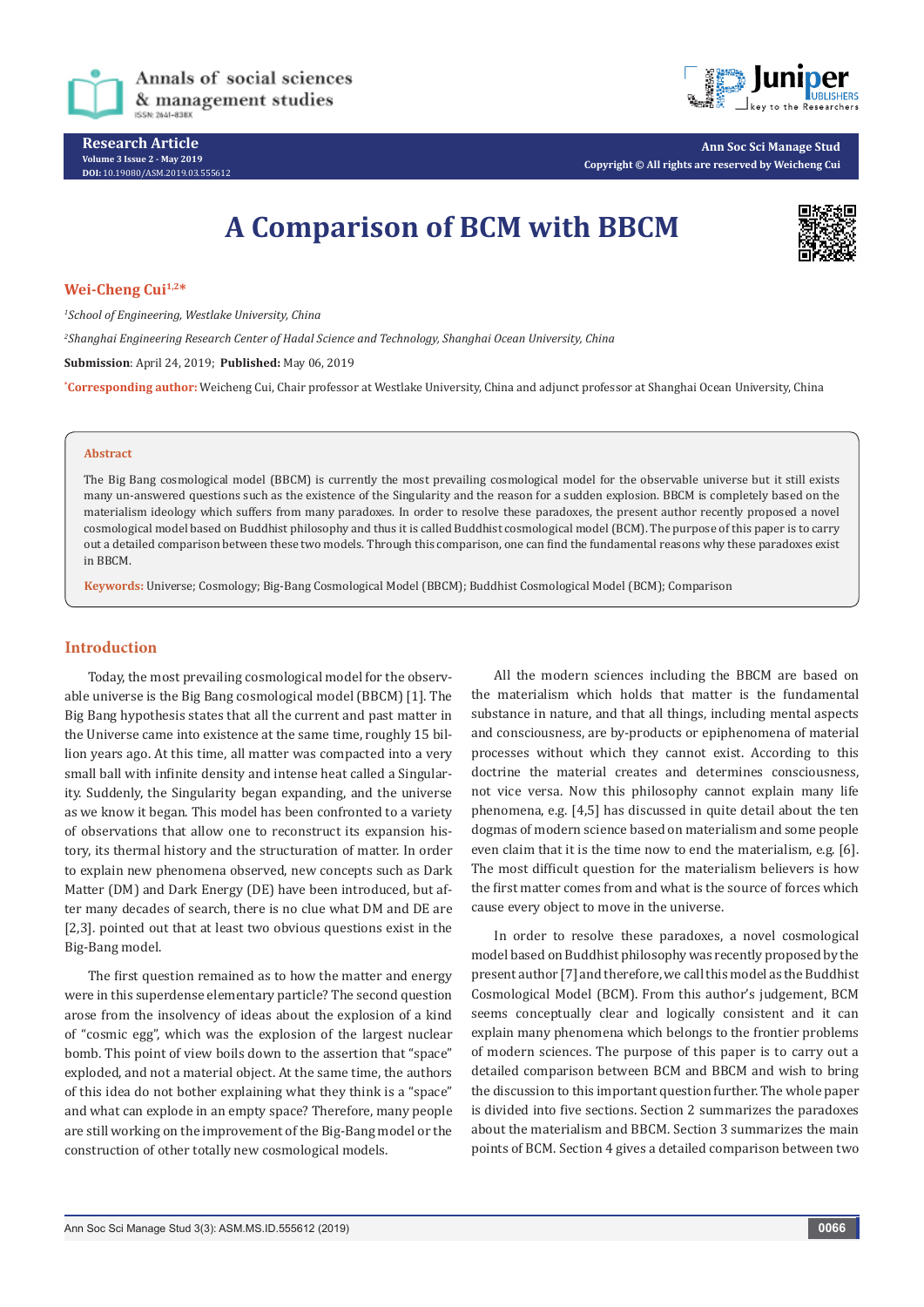models in a table format. Finally, section 5 makes a summary and draws some conclusions.

#### **BBCM and its paradoxes**

Following Karl Popper's famous opinion, "All science is cosmology, I believe", that is why I start my discussion from cosmology. Cosmology is intrinsically linked with mythology and religion as a quasi-rational elaboration of the former. As is wellknown, the Big Bang theory is still the currently most prevailing cosmological model for the observable universe [1], but it still exists many un-answered questions such as the existence of the Singularity and the reason for a sudden explosion. It is wellknown that BBCM is based on materialism in which it is stated that matter is the fundamental substance in nature, and that all things, including mental aspects and consciousness, are results of material interactions [5]. With this philosophical monism, many paradoxes can be found, and the most famous ones are Zeno's paradoxes [8]. From my point of view, the most difficult problem should be the "creator problem" [9].

How was the first matter created and where did the force come from for creating this matter? This problem also exists in the modern string theory such as what are the strings in the universe and who makes them vibrate? [10]. As a matter of the fact, since the discovery of Einstein's famous equation,  $E=mc^2$ , it has already been proved that the fundamental assumption made in materialism is wrong since matter can be transformed into energy. Schramm [11] has pointed out that very few physical theories are in such a paradoxical situation as Big-Bang cosmology which is completely based on materialism. In this monism, there are no clear definitions of matter and consciousness. In order to explain the redshift phenomenon observed, concepts such as dark matter and dark energy had to be introduced [12], but we are still unclear what they are after many decades' research [2,13]. Frank Wilczek [12] has optimistically told us that in theoretical physics, paradoxes are good, and paradoxes focus our attention, and make us think harder.

This is also true for me why I started to doubt the materialism. Through reading, I have found many criticisms to materialism, e.g. [5,6]. Due to this reason, I has made a comparison of different philosophies and found that only Buddhist philosophy can match the logical consistency requirements of modern sciences and so I constructed a parallel cosmological model based on Buddhist philosophy (Buddhist cosmological model, BCM) in replacing the Big-Bang cosmological model (BBCM) [7]. I found that BCM can overcome all the paradoxes encountered by BBCM. It is very interesting to me that Einstein had reached the same conclusion: "The religion of the future will be cosmic religion. The religion, which is based on experience, which refuses dogmatic. If there's any religion that would cope the scientific needs, it will be Buddhism..." [14].

However, I don't think Einstein fully understood Buddhism and he was fundamentally still a believer of materialism since all the sciences he learned at that time were implicitly based on

materialism. Otherwise, he should not lose the debate to Bohr in the explanation of the quantum phenomena [15]. The reason why Einstein mentioned Buddhism because he admired Spinoza. Spinoza's concept of religion is considered as pantheism. Pantheism is alien to European cultural sphere and is more appropriate to relate to Buddhism, which is not based on the concept of personal God at all. "Einstein was from the very youth inclined to question unquestionable, suspect self-evident, test trivial. His ideas on space (commensurability) and time (simultaneity), put into the formulae that will be called Special Theory of Relativity, were fruit of some five years meditations, as recognized by Einstein himself" [16].

#### **A Brief Introduction to BCM**

Every cosmological model needs the concepts of space and time. In BCM, it is specifically emphasized that all concepts or theories including space and time are created by our human beings and they are only of meaning to our human beings and no other types of life. Human beings are accustomed to describing any phenomenon in the space-time framework. We adopt the same definitions for space and time as BBCM which was provided by Kant: "Space and time are the framework within which the mind is constrained to construct its experience of reality" Kant [17].

Different from BBCM which assumed matter is the fundamental substance in nature, BCM assumes that energy is the fundamental essence of the universe. The universe consists of two types of energy, explicit energy and dark energy. Dark energy is defined as the essence of a life corresponding to the alaya consciousness in Buddhist theory [18,19], it has the capability to accumulate the explicit energy into matter and decompose the matter into explicit energy. Explicit energy is the lifeless energy which can be accumulated by the alaya consciousness to be explicit matter or dark matter and then to bodies or objects. The level can be sensed by our human beings is defined as the explicit matter and the rest is defined as the dark matter.

Both explicit energy and dark energy in the universe always exist and satisfy the conservation law, but not the matter. This is the fundamental assumption made in BCM. Through this assumption, the awkward questions of the origins of life and matter in the universe can be avoided. All matter is accumulated by the dark energy (the alaya consciousness). This answers how the first matter comes from and the source of all types of forces in the universe which cause all the movements and changes of the universe. However, it must be emphasized here that what we have observed by our eyes are only small part in the world we are living and not the whole universe.

In the BBCM, it is very clear that the universe is finite in time but unclear whether it is finite or infinite in space. In the present BCM, it is specifically defined that the universe is of infinite nature in both space and time. The world is defined of finite nature in both space and time and their relationship is expressed by the following equation: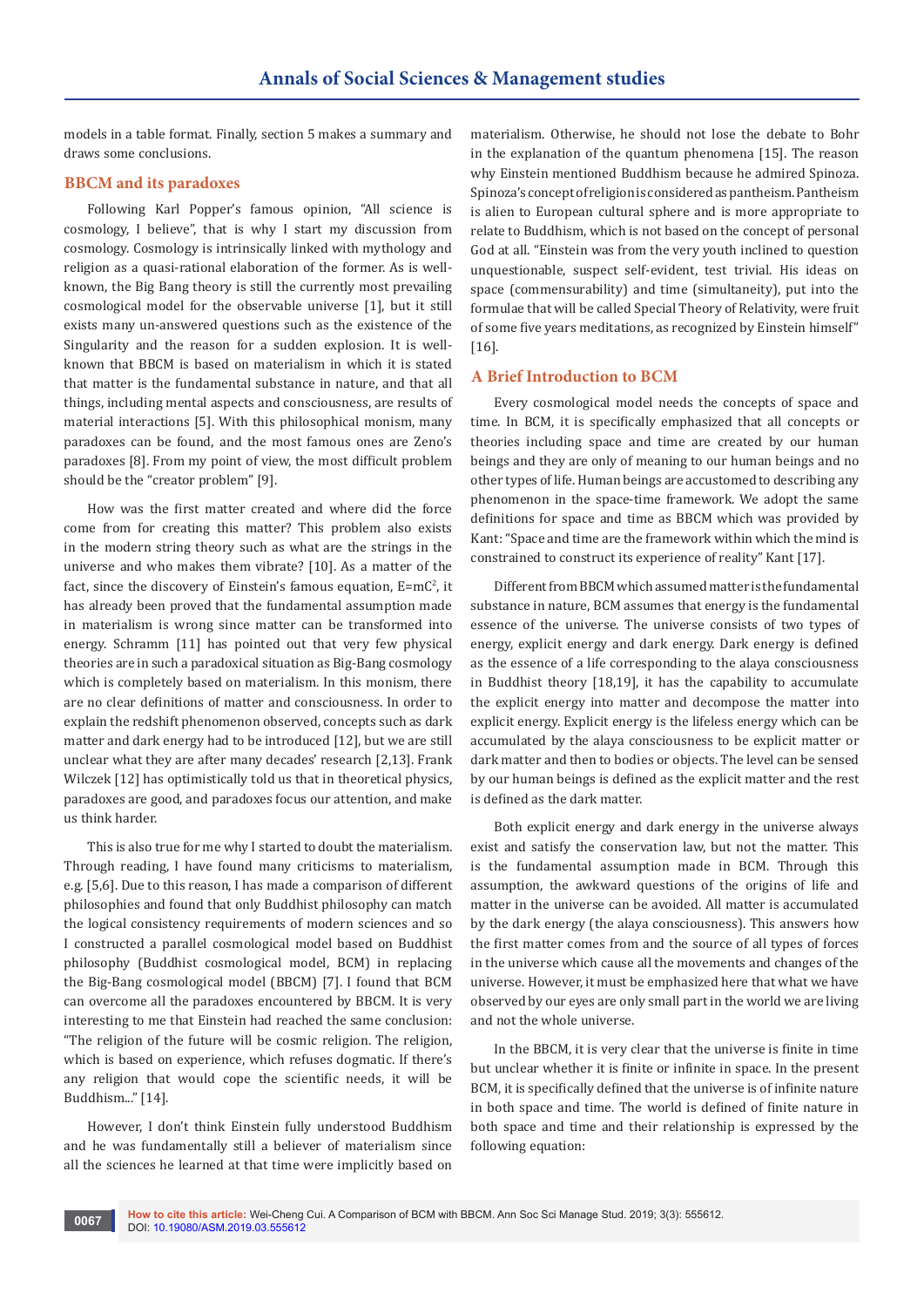$$
Universe = \sum_{i=1}^{\infty} World_i \tag{1}
$$

Each world is cyclically operated according to the process of formation, the steady state, deterioration and explosion to emptiness. In BCM, the Big Bang is the origin of the world we are living but not the universe. Using this definition, the awkward question of the origin of the universe can be avoided.

According to Buddhist philosophy [18,19], there are three types of life in the universe, the alaya consciousness only, the alaya consciousness with an insensible body (also dark matter to our human being) and the alaya consciousness with a sensible body (being animals and human beings) and these three types of lives can also be divided into six categories according to their happiness, Heaven, Asura, Human being, Animal, Ghost, Hell. Only human beings and animals are with a sensible body by our human beings. Non-existence of other types of lives is also a belief or an over-claim rather than a scientific proof. Lives with only the alaya consciousness only exists in the Heaven, they are the highest level of life in the universe while the lives in the Hell is the lowest level in the universe. So according to this BCM [7], human beings are not the most intelligent creatures in the universe but in the middle level. All the matter used by other four types of lives and together with their bodies belong to dark matter.

Everything in the universe including all the worlds and each individual life is operated according to the Causal-Effect law. This can be regarded as the second assumption of this BCM. For any lifeless object in the world we are living, no matter whether we can see (explicit matter) or not (dark matter), it will experience the cycle of formation, the steady state, deterioration and destroy and for each individual life, no matter whether we can see (human beings and animals) or not (other four types of lives), she/he will be reincarnated within the six types of lives in the universe. Here it must be pointed out that according to the causal-effect law, reincarnation of my live is not confined to this world I am living, but in the whole universe. Even for the alaya consciousness only life in the Heaven, she/he will also have a life span and can be reincarnated into other five types with a body in the universe, not necessarily in the same world as he/she lived in a previous life. Reincarnation of all lives is a law of nature [20]. So, in this BCM, parents provide only the bodies to their children and not the life. We are very soon reached a stage that we can clone our bodies, but the essence of life does not change, and any lives produced this way should have the same rights as us.

Human's consciousness includes 8 types, they are consciousness at eyes, ears, nose, tongue, body and mind, the manas consciousness, and finally the alaya consciousness. When one is dying, the consciousness at eyes, ears, nose, tongue, body and mind will be lost. The function of the seventh consciousness whose formal name is called the manas consciousness, is the bridge between the former six consciousness with the eight whose formal name is called the alaya consciousness. Only the alaya consciousness will continue to exist and it is the source of life forces and it stores all the karmas in the previous life history. The dying process is a process of the separation of the alaya consciousness with the body. For the detailed theory of Buddhism, one can refer to references [18,19].

#### **A Comparison of BCM with BBCM**

Now let us compare these two models' item by item and they are listed in (Table 1). From this comparison, one can see that BCM gives clear definitions to all the main concepts used while in BBCM most of concepts are unclearly defined and the conservation laws thus used are fundamentally wrong. For example, matter conservation and momentum conservation should not be the general rules and may be valid for a very limited range. The energy conservation also needs to consider the contribution from dark energy. Without the participation of dark energy, no reaction or transformation from energy to matter or from matter to energy is possible. No matter accumulating energy into matter or decomposing matter into energy, it must have the participation of dark energy. Therefore, Einstein's famous equation should be modified as

$$
mC^2 = E + E_{dark}
$$
 (2)

| Item                        | <b>BBCM</b>                                        | <b>BCM</b>                                                                                                                                                                                                                                                                                        |
|-----------------------------|----------------------------------------------------|---------------------------------------------------------------------------------------------------------------------------------------------------------------------------------------------------------------------------------------------------------------------------------------------------|
| Concept of space and time   | Same definition of Kant's [17]                     | Same definition of Kant's [17]                                                                                                                                                                                                                                                                    |
| Definition of Universe      | Unclear of infinity in space and<br>finite in time | Clear definition of infinity in both space and time                                                                                                                                                                                                                                               |
| <b>Essence of Universe</b>  | Matter                                             | Energy                                                                                                                                                                                                                                                                                            |
| Definition of world         | No distinction between universe<br>and world       | Clear distinction of universe and world as two different concets.                                                                                                                                                                                                                                 |
| Definition of matter        | Unclear                                            | Clear definition of explicit matter and dark matter.                                                                                                                                                                                                                                              |
| Definition of consciousness | Unclear                                            | Human's consciousness includes 8 types and only the alaya consciousness will<br>continue to exist and it is the source of life forces and it stores all the karmas in<br>the previous life history. The dying process is a process of the separation of the<br>alaya consciousness with the body. |
| Definition of dark matter   | Unclear, causing difficulty in<br>finding.         | All matter was accumulated by dark energy. The level can be sensed by our<br>human beings is defined as the explicit matter and the rest is defined as the dark<br>matter.                                                                                                                        |

**Table 1:** A brief comparison of BCM with BBCM on fundamental issues.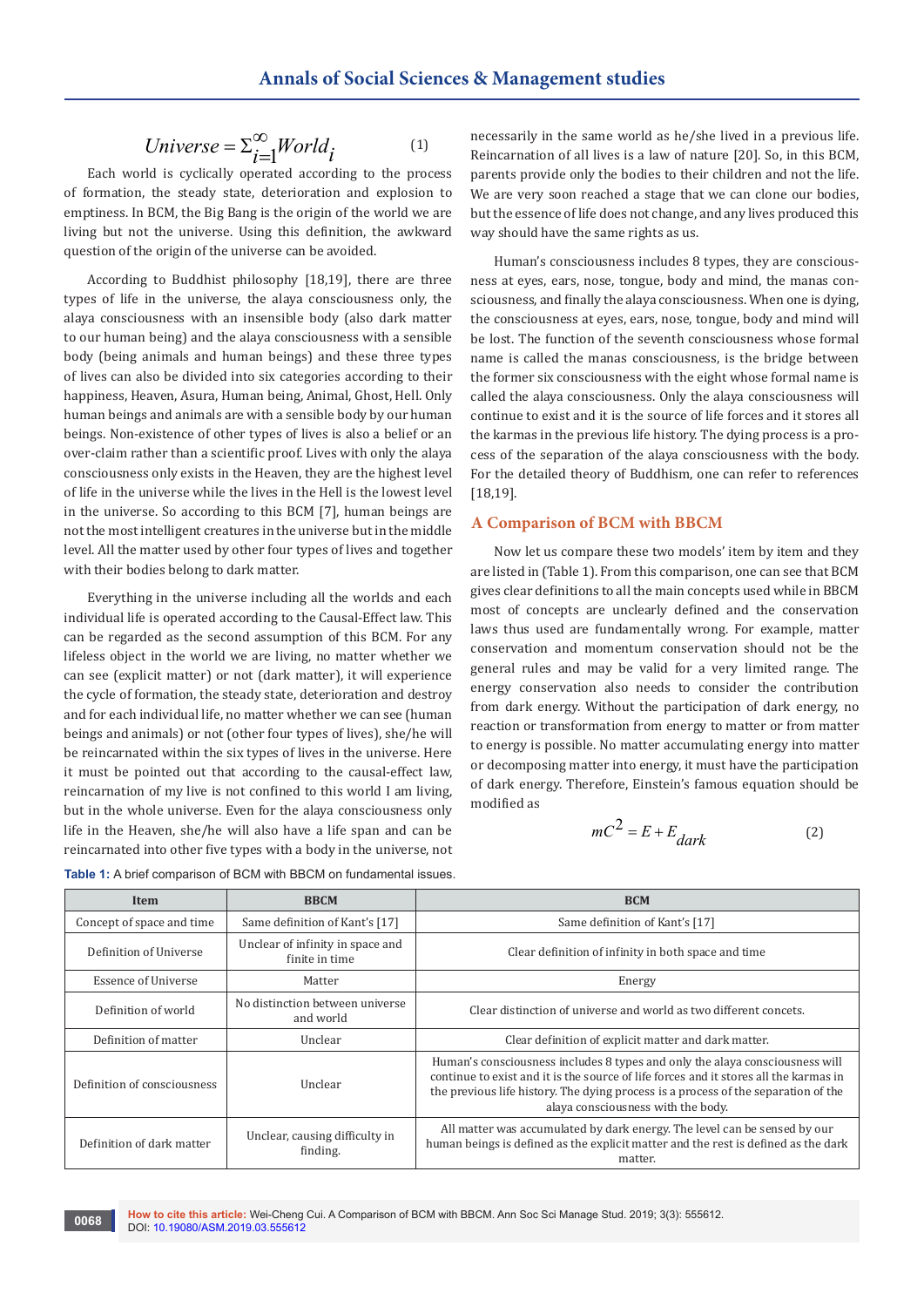## **Annals of Social Sciences & Management studies**

| Definition of dark energy   | Unclear, no clue how to prove its<br>existence                                                                            | Dark energy is defined as the essence of a life corresponding to the alaya<br>consciousness in Buddhist theory.                                                                                                                                                                                                                                                                                                                                                                                                                                                          |
|-----------------------------|---------------------------------------------------------------------------------------------------------------------------|--------------------------------------------------------------------------------------------------------------------------------------------------------------------------------------------------------------------------------------------------------------------------------------------------------------------------------------------------------------------------------------------------------------------------------------------------------------------------------------------------------------------------------------------------------------------------|
| Deterministic/probabilistic | Macro world is deterministic<br>(General Relativity Theory) while<br>micro world is probabilistic<br>(Quantum Mechanics). | Fundamentally, the universe including macro and micro worlds always works<br>regularly or with rules, and these rules can always be revealed by us humans.<br>Practically, due to the complexity of the actual problem and the time limit of our<br>human life, we may not be able to reveal the real rules of the world operation in<br>our lifetime, especially it is hard for us to identify all the influencing factors. There<br>always exists hidden variables, probability theory can be applied to improve the<br>prediction reliability under uncertainty [22]. |
| Knowability                 | Philosophically agnosticism but<br>practically always seeking some<br>operational rules. Paradoxical<br>behavior.         | The causal-effect law for everything can be knowable and two independent<br>methods exist, one is the knowledge acquisition and the other is meditation. The<br>rule about the movement of the alaya consciousness can only be known through<br>meditation.                                                                                                                                                                                                                                                                                                              |
| Definition of life          | Unclear.                                                                                                                  | There are three types of life in the universe, the alaya consciousness only, the<br>alaya consciousness with an insensible body (also dark matter to our human<br>being) and the alaya consciousness with a sensible body (being animals and<br>human beings).                                                                                                                                                                                                                                                                                                           |
| Operation of life           | Only one term and randomly<br>operated.                                                                                   | For each individual life, no matter whether we can see (human beings and<br>animals) or not (other four types of lives), she/he will be reincarnated within the<br>six types of lives in the universe. Reincarnation of all lives is a law of nature [20].                                                                                                                                                                                                                                                                                                               |
| Conservation law            | Energy conservation, matter<br>conservation and momentum<br>conservation                                                  | Only energy conservation $mc^2 = E + E_{dark}$                                                                                                                                                                                                                                                                                                                                                                                                                                                                                                                           |

It is obvious that the requirement of  $E_{dark}$  is different for different substance.

Different from the materialist world view, the essence of the universe is not matter but energy. There are basically two types of energy, one is the explicit energy which is the essence of all matter, no matter explicit matter which we can see or feel or the dark matter which we cannot see or feel, and the other is dark energy which is the essence of life. This is called the alaya consciousness in the Buddhist philosophy. With this BCM model, it avoids many awkward questions related to the origin of universe and life in the universe and it answers the important questions of the origin of matter and the source of forces behind. It has automatically revealed the most difficult part of modern physics about dark matter and dark energy. It can easily explain many other phenomena in the world we have observed. To my own knowledge, this model seems to be able to explain all the anomalous phenomena mentioned in Ref. [4]. The detail can be found in Ref. [7].

I think Buddhist philosophy is better than materialism to act as the scientific foundation for modern sciences and it can eliminate many difficulties faced in many disciplines of modern sciences. I am particularly welcome all the criticisms to BCM. If BCM can stand in comparison with BBCM, it may be a time to consider the end of materialism and update the modern sciences on the Buddhist philosophy.

In a recent paper in PNAS, authors addressed the importance of philosophy to science and from their perspective, philosophy's contribution to science can be found at least from four aspects: "*the clarification of scientific concepts; the critical assessment of scientific assumptions or methods; the formulation of new concepts and theories; and the fostering of dialogue between different sciences, as well as between science and society*" [21]. This is a very rare but important opinion I found nowadays and most of the

present-day scientists often perceive philosophy as completely different from, and even antagonistic to, science. While the present author fully agrees with these opinions, I wish to bring the discussion a step further. It is really the time for us to consider seriously what philosophy should modern sciences need?

### **Summary and Conclusion**

All the modern sciences are based on the materialism which are critically questioned nowadays [5,6]. The most important representation of modern sciences is the Big-Bang Cosmological Model (BBCM) and this model has been confronted to a variety of observations which are called paradoxes. In order to resolve these paradoxes, a novel cosmological model based on Buddhist philosophy (BCM) was recently proposed by the present author and in the present paper a detailed comparison between these two models has been carried out. Through this comparison, the following conclusions can be drawn [22,23].

a) The fundamental reason for most of paradoxes related to materialism or BBCM is due to the unclear definitions of many fundamental concepts, such as universe, world, matter and consciousness.

b) The essence of universe should be defined as energy rather than matter and it can avoid many awkward questions related to the origin of universe and life in the universe and it answers the important questions of the origin of matter and the source of forces behind.

c) There are basically two types of energy, one is the explicit energy which is the essence of all matter, no matter explicit matter which we can see or feel or the dark matter which we cannot see or feel, and the other is dark energy which is the essence of life. This is called the alaya consciousness in the Buddhist philosophy.